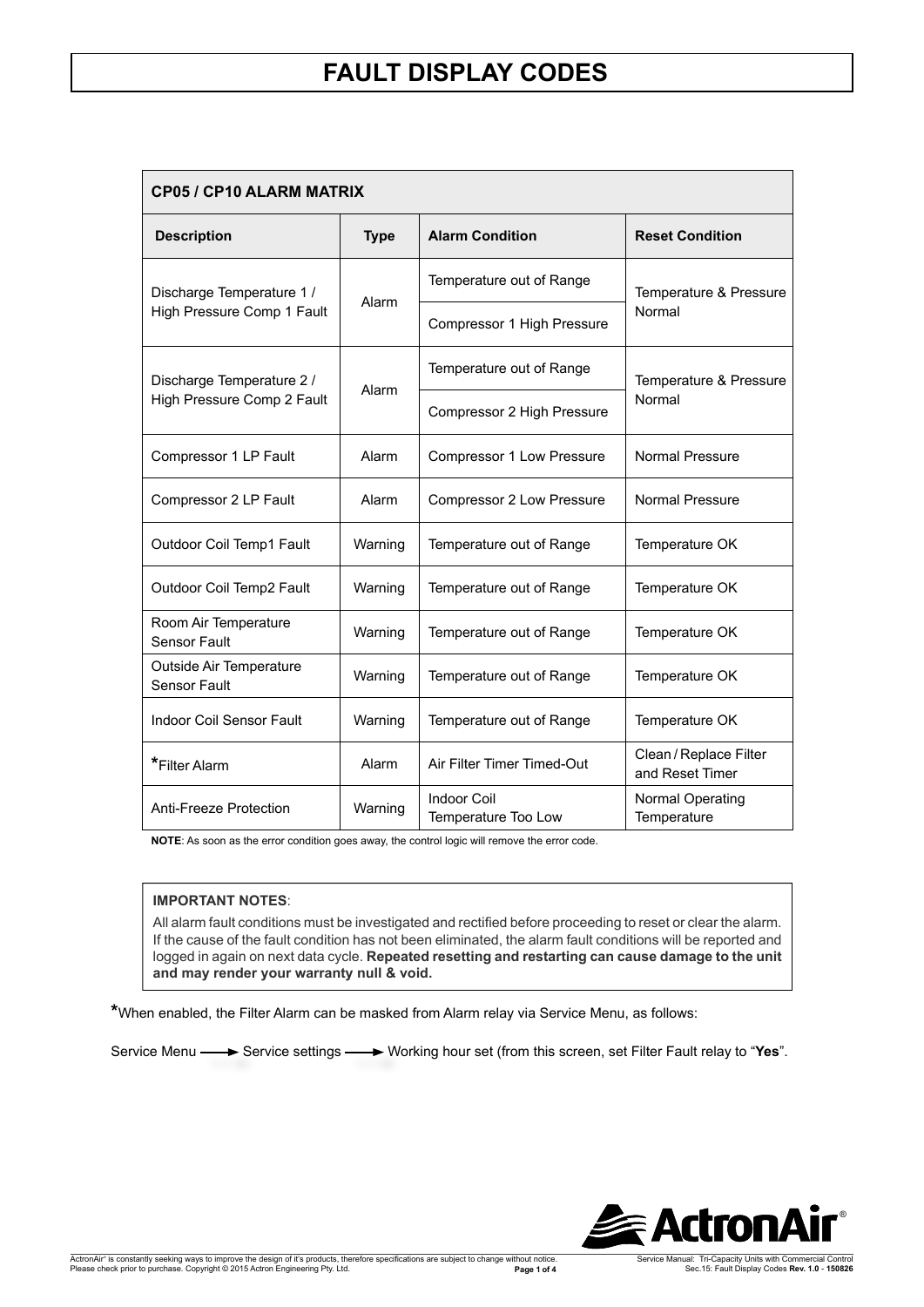| <b>INDOOR BOARD FAULT ERROR CODES (As displayed on CL01)</b> |                                  |             |                                                                              |                         |
|--------------------------------------------------------------|----------------------------------|-------------|------------------------------------------------------------------------------|-------------------------|
| <b>Alarm</b><br>Code                                         | <b>Description</b>               | <b>Type</b> | <b>Alarm Condition</b>                                                       | <b>Reset Condition</b>  |
| E <sub>1</sub>                                               | Auxilliary Sensor Error (OC/SC)  | Alarm       | No Sensor, Sensor OC/SC                                                      | Sensor OK               |
| E <sub>2</sub>                                               | Indoor Coil Sensor Error (OC/SC) | Alarm       | Coil Sensor OC/SC                                                            | Sensor OK               |
| E <sub>3</sub>                                               | Over Current                     | Alarm       | Input out of Range                                                           | Normal Operation        |
|                                                              | <b>Under Current</b>             |             | Indoor Fan not running                                                       | Normal Operation        |
| E4                                                           | <b>Wrong Dipswitch Error</b>     | Alarm       | <b>Wrong Dipswitch Settings</b>                                              | <b>Correct Settings</b> |
| E <sub>5</sub>                                               | <b>Communication Error</b>       | Alarm       | No communication with OD<br>NOTE: Wait for 30sec. before E5 is<br>displayed. | Communication OK        |
| E <sub>6</sub>                                               | Indoor Fan Fault                 | Alarm       | Not Operating                                                                | Normal Operation        |
| E7                                                           | 0-10VDC No Input                 | Alarm       | Input is less than 0.1V when 3rd Party<br>voltage control is selected on ID  | Correct 0-10VDC Input   |
| E <sub>8</sub>                                               | <b>Reserved for Other Errors</b> | Alarm       | $---$                                                                        |                         |
| E <sub>9</sub>                                               | <b>Reserved for Other Errors</b> | Alarm       | $---$                                                                        |                         |

| CM100 FAULT ERROR CODES (As displayed on CL01) |                                                         |             |                            |                                                    |
|------------------------------------------------|---------------------------------------------------------|-------------|----------------------------|----------------------------------------------------|
| <b>Alarm</b><br>Code                           | <b>Description</b>                                      | <b>Type</b> | <b>Alarm Condition</b>     | <b>Reset Condition</b>                             |
| E <sub>10</sub>                                | All Other Alarms<br>(See CP05 or CP10 for details)      | Alarm       | <b>Various Alarms</b>      | <b>Normal Condition</b>                            |
| E <sub>11</sub>                                | Probe 1 Fault<br>(CM100 Internal Error)                 | Alarm       | <b>Configuration Error</b> | Correct Set up                                     |
| E <sub>12</sub>                                | <b>ID Coil Sensor 1 Fault</b>                           | Alarm       | Temperature out of Range   | <b>Temperature Normal</b>                          |
| E13                                            | Probe 3 Fault<br>(CM100 Internal Error)                 | Alarm       | <b>Configuration Error</b> | Correct Set up                                     |
| E14                                            | Probe 4 Fault<br>(CM100 Internal Error)                 | Alarm       | <b>Configuration Error</b> | Correct Set up                                     |
| E <sub>15</sub>                                | Discharge Temperature 1 /<br>High Pressure Comp 1 Fault | Alarm       | Temperature out of Range   | Temperature &<br>Pressure Normal<br>(Pd < 3506kPa) |
|                                                |                                                         |             | Comp. 1 HP (Pd > 4500kPa)  |                                                    |
| E16                                            | OD Coil Sensor 1 Fault                                  | Alarm       | Temperature out of Range   | <b>Temperature Normal</b>                          |
| E <sub>17</sub>                                | Discharge Temperature 2 /                               | Alarm       | Temperature out of Range   | Temperature &<br>Pressure Normal<br>(Pd < 3506kPa) |
|                                                | High Pressure Comp 2 Fault                              |             | Comp. 2 HP (Pd > 4500kPa)  |                                                    |
| E <sub>18</sub>                                | OD Coil Sensor 2 Fault                                  | Alarm       | Temperature out of Range   | Temperature Normal                                 |
| E <sub>19</sub>                                | Probe 9 Fault<br>(CM100 Internal Error)                 | Alarm       | <b>Configuration Error</b> | Correct Set up                                     |
| E20                                            | Outside Air Temperature Sensor<br>Fault                 | Warning     | Temperature out of Range   | Temperature OK                                     |
| E21                                            | Multi Input 1 Fault                                     | Alarm       | Input out of Range         | Input Normal                                       |



ActronAir® is constantly seeking ways to improve the design of it's products, therefore specifications are subject to change without notice.<br>Please check prior to purchase. Copyright © 2015 Actron Engineering Pty. Ltd.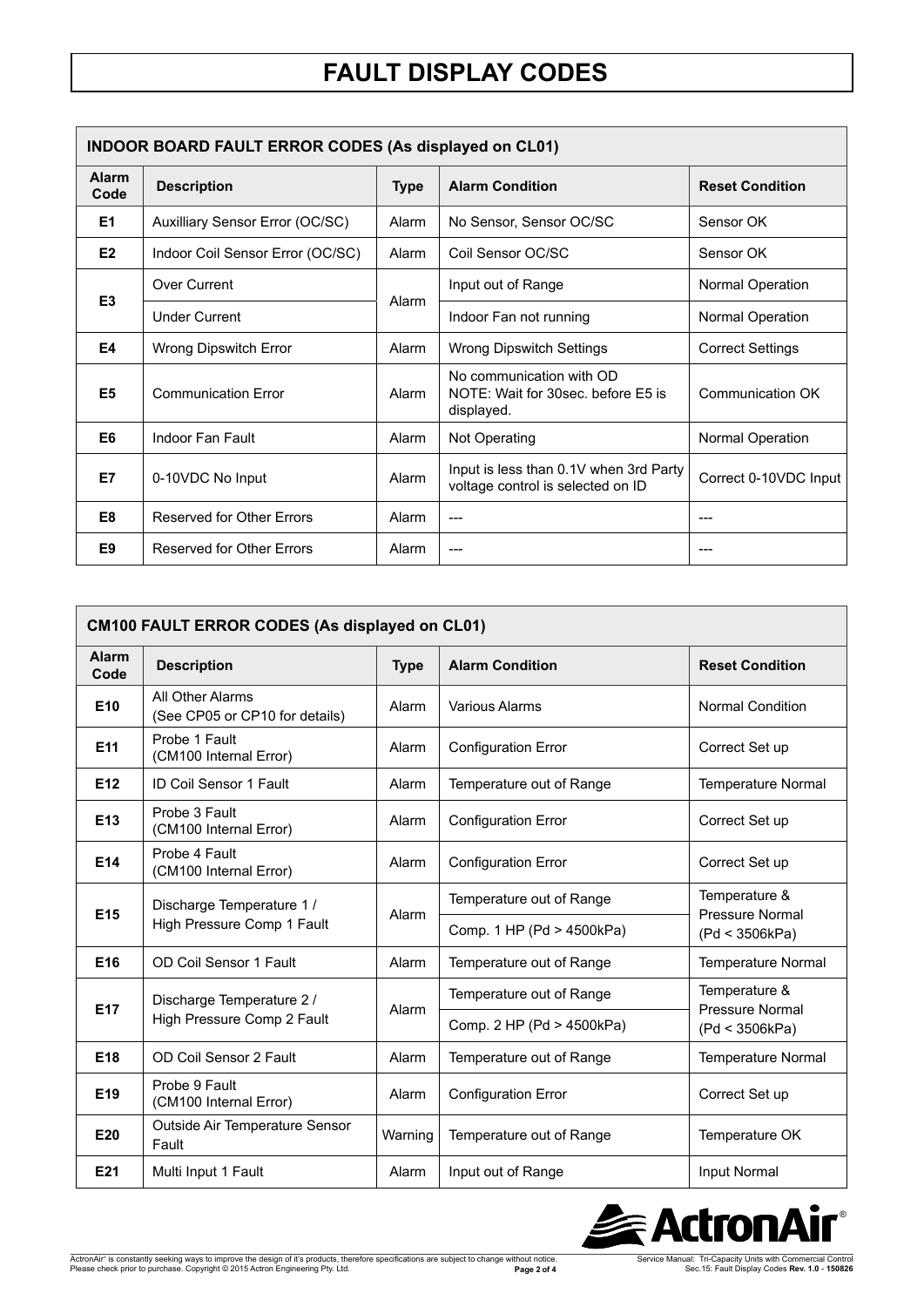| <b>CM100 FAULT ERROR CODES (As displayed on CL01)</b> |                                           |             |                                |                                           |
|-------------------------------------------------------|-------------------------------------------|-------------|--------------------------------|-------------------------------------------|
| <b>Alarm</b><br>Code                                  | <b>Description</b>                        | <b>Type</b> | <b>Alarm Condition</b>         | <b>Reset Condition</b>                    |
| E22                                                   | Multi Input 2 Fault                       | Alarm       | Input out of Range             | Input Normal                              |
| E23                                                   | Outdoor Fan 1 Fault                       | Alarm       | Not Operating                  | Normal Operation                          |
| E24                                                   | Outdoor Fan 2 Fault                       | Alarm       | Not Operating                  | Normal Operation                          |
| E25                                                   | <b>Indoor Fan Fault</b>                   | Alarm       | Not Operating                  | Normal Operation                          |
| E26                                                   | Return Air Temp. Sensor Fault             | Warning     | Temperature out of Range       | Temperature OK                            |
| E27                                                   | Supply Air Temp. Sensor Fault             | Warning     | Temperature out of Range       | Temperature OK                            |
| E28                                                   | Indoor Fan Overload Fault                 | Alarm       | <b>Circuit Breaker Tripped</b> | Normal Operation                          |
| E29                                                   | Compressor 1 Overload Fault               | Alarm       | <b>Circuit Breaker Tripped</b> | Normal Operation                          |
| E30                                                   | Compressor 2 Overload Fault               | Alarm       | <b>Circuit Breaker Tripped</b> | Normal Operation                          |
| E31                                                   | Compressor 1 LP Fault                     | Alarm       | Comp. 1 LP (Ps < 165kPa)       | Normal Pressure<br>(Ps > 330kPa)          |
| E32                                                   | Compressor 2 LP Fault                     | Alarm       | Comp. 2 LP (Ps < 165kPa)       | Normal Pressure<br>(Ps > 330kPa)          |
| E33                                                   | Compressor 3 LP Fault                     | Alarm       | Comp. 3 LP (Ps < 165kPa)       | Normal Pressure<br>(Ps > 330kPa)          |
| E34                                                   | Compressor 1 HP Fault                     | Alarm       | Comp. 1 HP (Pd > 4500kPa)      | Normal Pressure<br>(Pd < 3506kPa)         |
| E35                                                   | Compressor 2 HP Fault                     | Alarm       | Comp. 2 HP (Pd > 4500kPa)      | Normal Pressure<br>(Pd < 3506kPa)         |
| E36                                                   | Compressor 3 HP Fault                     | Alarm       | Comp. 3 HP (Pd > 4500kPa)      | Normal Pressure<br>(Pd < 3506kPa)         |
| E37                                                   | Compressor 1 LP Fault<br>*** Lock Out *** | Alarm       | 3 Trips within 1 Hour          | Re-cycle Power &<br>Pressure Normal       |
| E38                                                   | Compressor 2 LP Fault<br>*** Lock Out *** | Alarm       | 3 Trips within 1 Hour          | Re-cycle Power &<br>Pressure Normal       |
| E39                                                   | Compressor 3 LP Fault<br>*** Lock Out *** | Alarm       | 3 Trips within 1 Hour          | Re-cycle Power &<br>Pressure Normal       |
| E40                                                   | Compressor 1 HP Fault<br>*** Lock Out *** | Alarm       | 3 Trips within 1 Hour          | Re-cycle Power &<br>Pressure Normal       |
| E41                                                   | Compressor 2 HP Fault<br>*** Lock Out *** | Alarm       | 3 Trips within 1 Hour          | Re-cycle Power &<br>Pressure Normal       |
| E42                                                   | Compressor 3 HP Fault<br>*** Lock Out *** | Alarm       | 3 Trips within 1 Hour          | Re-cycle Power &<br>Pressure Normal       |
| E43                                                   | Discharge Temp 1 Fault                    | Alarm       | Temperature out of Range       | Temperature OK                            |
| E44                                                   | Discharge Temp 2 Fault                    | Alarm       | Temperature out of Range       | Temperature OK                            |
| E45                                                   | Discharge Temp 3 Fault                    | Alarm       | Temperature out of Range       | Temperature OK                            |
| <b>FILTER</b>                                         | Filter Alarm (See Note* on page 1)        | Alarm       | Air Filter Timer Timed-Out     | Clean / Replace Filter<br>and Reset Timer |

 **NOTES**: As soon as the error condition goes away, the control logic will remove the error code. Comp. 3 condition applicable to PKY820T-960T only.

#### **IMPORTANT NOTES**:

All alarm fault conditions must be investigated and rectified before proceeding to reset or clear the alarm. If the cause of the fault condition has not been eliminated, the alarm fault conditions will be reported and logged in again on next data cycle. **Repeated resetting and restarting can cause damage to the unit and may render your warranty null & void.**